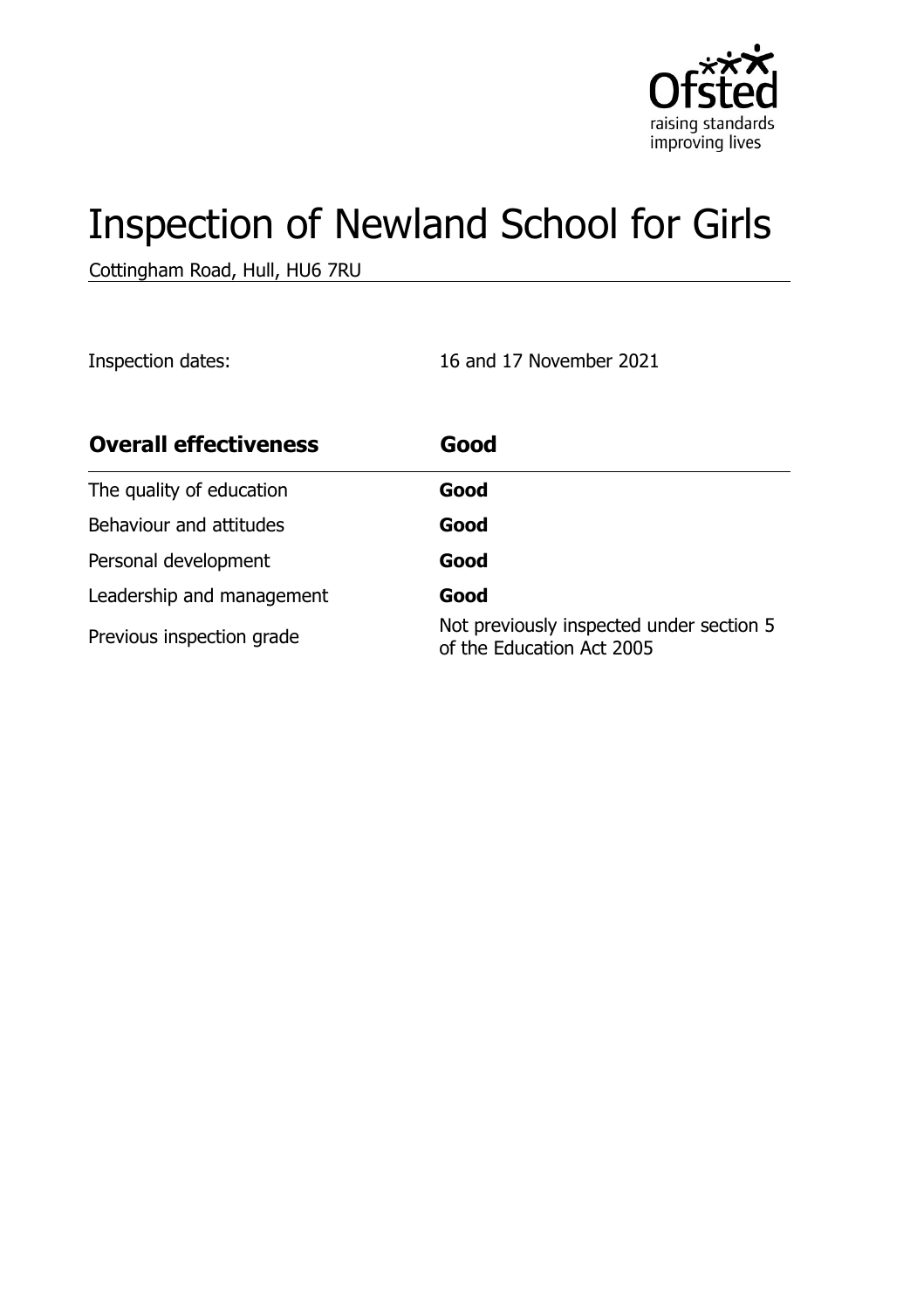

## **What is it like to attend this school?**

This small school feels like a community. It is a caring environment where pupils feel supported. Parents say that their children are nurtured by staff and pupils feel their voices are listened to. Pupils are pleasant and courteous. They happily shared their experiences with inspectors.

School leaders, including governors, have high aspirations for pupils. They believe it is their responsibility to create young women who are prepared to be leaders of the future. Pupils at this school believe they can 'achieve anything'. Pupils are encouraged to be active citizens. They have undertaken elected roles, such as Young Mayor and members of local youth parliament. Leaders work hard to provide opportunities that will broaden pupils' horizons.

Staff form strong relationships with pupils. As a result, pupils feel their opinions are valued. Pupils talk respectfully about difference and valuing diversity. Leaders ensure that pupils learn about tolerance. Bullying is rare. If bullying does occur, pupils agree that it is dealt with effectively by staff. Pupils are encouraged to resolve their differences through discussions. Pupils are mature and sensitive in how they express their opinions.

#### **What does the school do well and what does it need to do better?**

Since the previous inspection, the school has increased ambition for what pupils can achieve. More pupils are studying separate sciences and languages in Years 10 and 11. Nearly three quarters of pupils are entered for the English Baccalaureate. In most subjects, staff are ambitious for what they want all pupils to learn. This is not yet the case for all subjects. In some subjects, leaders do not have high enough expectations of what pupils should learn. In some subjects, such as history and geography, pupils currently opt for their examination courses at the end of Year 8. This means pupils are not able to develop a deep enough understanding of important ideas.

In most subjects, pupils achieve well and can explain what they have learned. Teachers check pupils' understanding well and uncover gaps in their knowledge. Teachers address these gaps by revisiting previously taught content. This helps pupils learn effectively. The vast majority of pupils are actively engaged in lessons. They are keen to do well.

Teachers work hard to ensure that all pupils can access the full curriculum. Pupils with special educational needs and/or disabilities (SEND) are effectively supported to achieve highly. Leaders provide personalised learning passports to help staff support pupils with SEND. Teachers help pupils who speak English as an additional language. Teachers creatively adapt their plans so that these pupils can successfully access the curriculum.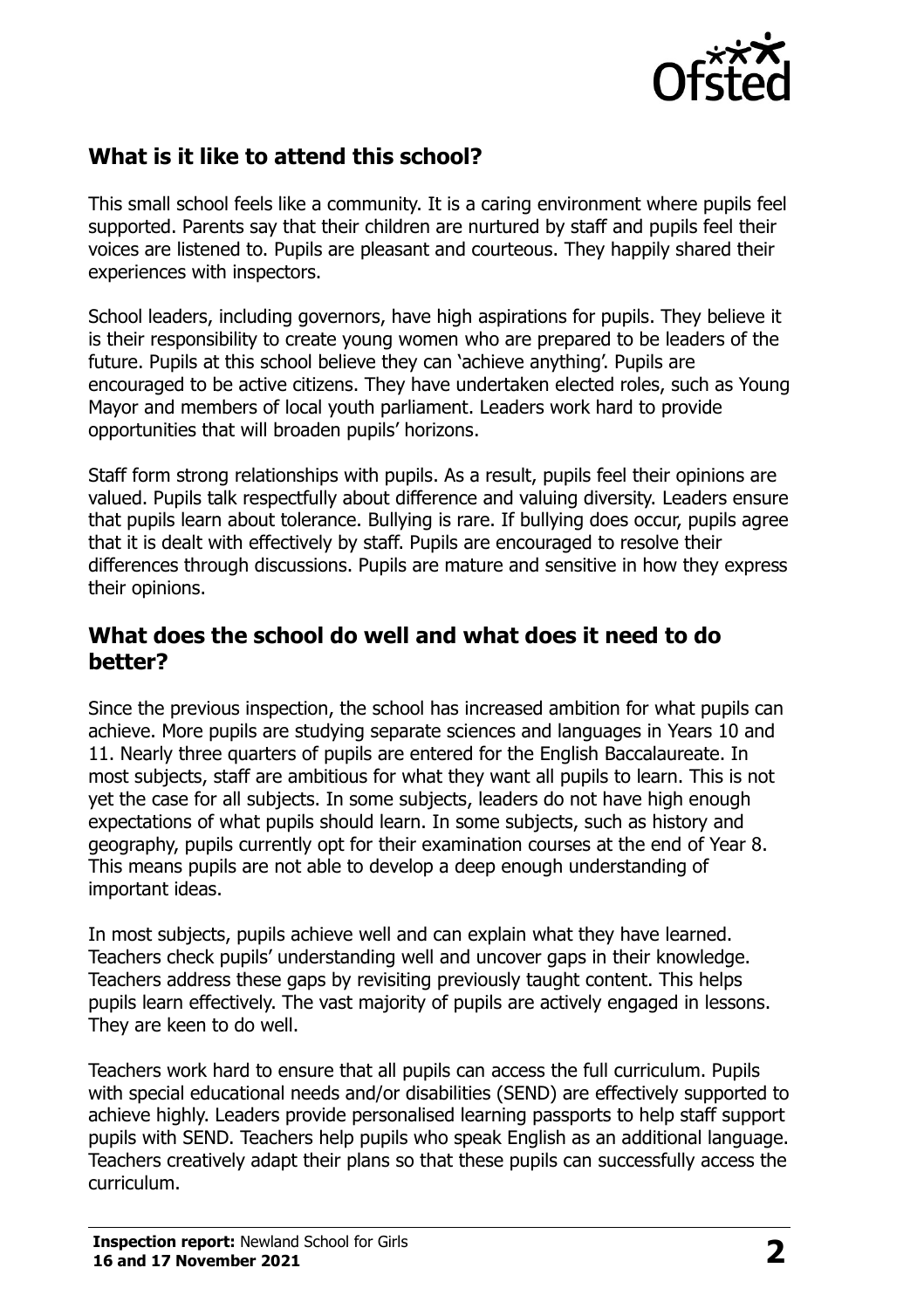

Leaders have made reading a priority and are committed to helping struggling readers. Leaders ensure they have an accurate understanding of pupils' reading abilities. They put effective support in place to help them where necessary. The library is a well-used and much-valued space in school.

Pupils, generally, behave very well, in and out of lessons. They are respectful of each other and have strong relationships with staff. On the few occasions that pupils do not behave as well as they should, teachers follow the school's behaviour policy. This is effective in reducing incidents of poor behaviour. Teachers reward positive behaviour with the school's 'Newland dollars'.

Since the COVID-19 pandemic, leaders have placed an increased importance on the well-being of pupils. Pupils value the pastoral mentors and trust the adults in school. There is a mental well-being hub that pupils can access.

Pupils engage in lively discussions about important issues in daily tutor time sessions. Teachers tackle topics such as mental health, diversity, healthy relationships and LGBTQ+ issues. Leaders ensure staff are supported to do this effectively through regular training. Pupils have their voices heard and even deliver whole-school assemblies on topics that are important to them. They talk maturely about their responsibility to break down stereotypes and challenge discrimination.

Year 11 pupils spoken to value the careers guidance they receive. They receive individual sessions with a careers adviser. This helps them with planning for their future. Leaders have plans in place to develop the workplace encounters they offer to pupils.

Staff are proud to be members of this school. The majority of staff feel that their workload is well considered. Leaders have a clear plan for education recovery following the COVID-19 pandemic. The headteacher has identified the priorities and is clear about the next steps. Trustees are effective in holding leaders to account. They visit the school termly. They are clear about the school's strengths and areas for development.

# **Safeguarding**

The arrangements for safeguarding are effective.

This is a school that prioritises the well-being of its pupils. Pupils feel safe in school and trust the adults to support them. Leaders ensure that pupils learn how to keep themselves safe. Pupils talk confidently about how to protect themselves online.

Leaders have ensured safeguarding systems are clear and robust. Staff are confident in what signs to look for to identify children who might be at risk of harm. They know how to report any concerns. Leaders are proactive in securing timely external support where relevant.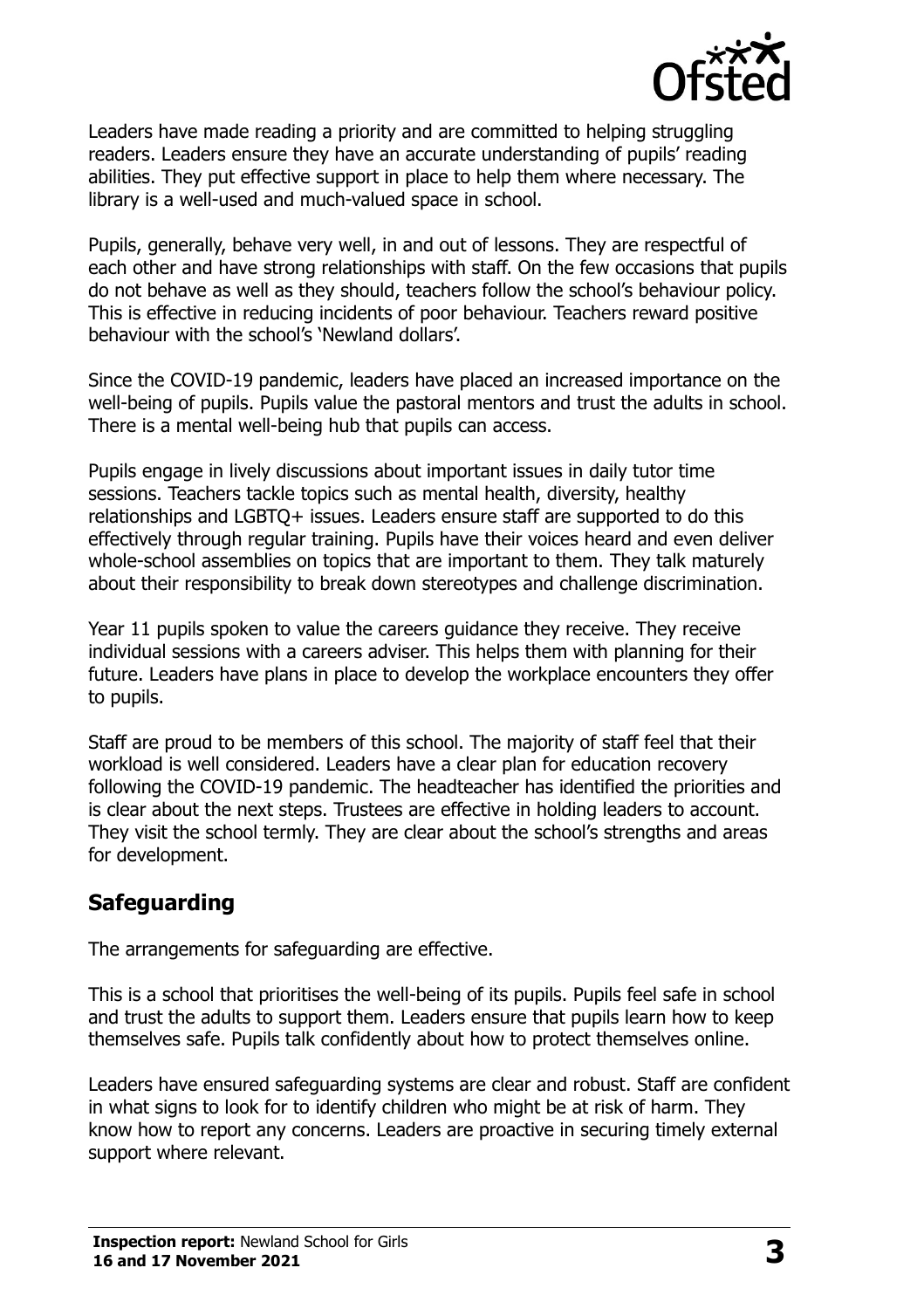

## **What does the school need to do to improve?**

#### **(Information for the school and appropriate authority)**

■ In a few subjects, curriculum plans are not specific enough about the subject content that leaders want pupils to learn or how new learning should build on pupils' prior knowledge. Because of this, pupils do not learn as well as they could in these subjects. Leaders should ensure that all curriculum plans are sufficiently ambitious and identify precisely what pupils should know and how learning should build overtime.

### **How can I feed back my views?**

You can use [Ofsted Parent View](http://parentview.ofsted.gov.uk/) to give Ofsted your opinion on your child's school, or to find out what other parents and carers think. We use information from Ofsted Parent View when deciding which schools to inspect, when to inspect them and as part of their inspection.

The Department for Education has further quidance on how to complain about a school.

If you are the school and you are not happy with the inspection or the report, you can [complain to Ofsted.](http://www.gov.uk/complain-ofsted-report)

#### **Further information**

You can search for [published performance information](http://www.compare-school-performance.service.gov.uk/) about the school.

In the report, ['disadvantaged pupils'](http://www.gov.uk/guidance/pupil-premium-information-for-schools-and-alternative-provision-settings) refers to those pupils who attract government pupil premium funding: pupils claiming free school meals at any point in the last six years and pupils in care or who left care through adoption or another formal route.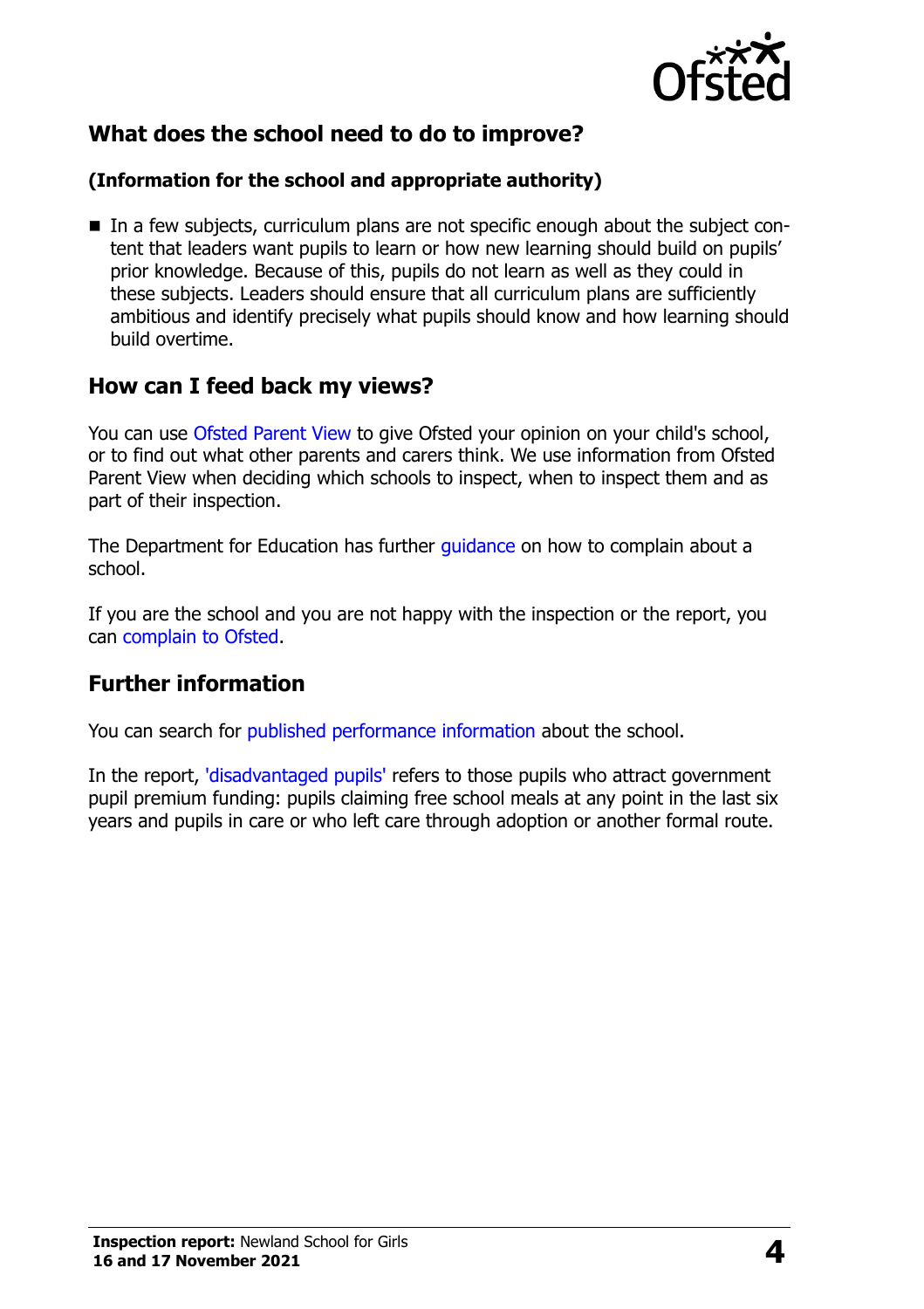

## **School details**

| Unique reference number             | 144307                          |  |
|-------------------------------------|---------------------------------|--|
| <b>Local authority</b>              | Kingston Upon Hull City Council |  |
| <b>Inspection number</b>            | 10200611                        |  |
| <b>Type of school</b>               | Secondary comprehensive         |  |
| <b>School category</b>              | Academy converter               |  |
| Age range of pupils                 | 11 to 16                        |  |
| <b>Gender of pupils</b>             | Girls                           |  |
| Number of pupils on the school roll | 624                             |  |
| <b>Appropriate authority</b>        | Board of trustees               |  |
| <b>Chair of trust</b>               | Claire Wood                     |  |
| <b>Headteacher</b>                  | Vicky Callaghan                 |  |
| Website                             | www.newlandschool.co.uk         |  |
| Date of previous inspection         | Not previously inspected        |  |

# **Information about this school**

- The school converted to an academy and joined Thrive Co-operative Trust in 2017.
- The school uses three registered alternative providers within the local area: Rise Academy, Compass Academy and Venn Boulevard Centre.

# **Information about this inspection**

The inspector(s) carried out this inspection under section 5 of the Education Act 2005.

- This was the first routine inspection the school received since the COVID-19 pandemic. Inspectors discussed the impact of the pandemic with school leaders and have taken that into account in their evaluation.
- Inspectors met with school leaders, including the headteacher, deputy headteacher, the designated safeguarding lead, the special educational needs and disabilities coordinator, the reading lead, the CEO, representatives from the board of trustees and representatives from the local governing body.
- Inspectors carried out deep dives in these subjects: English, mathematics, science, history and computing. For each deep dive, inspectors met with subject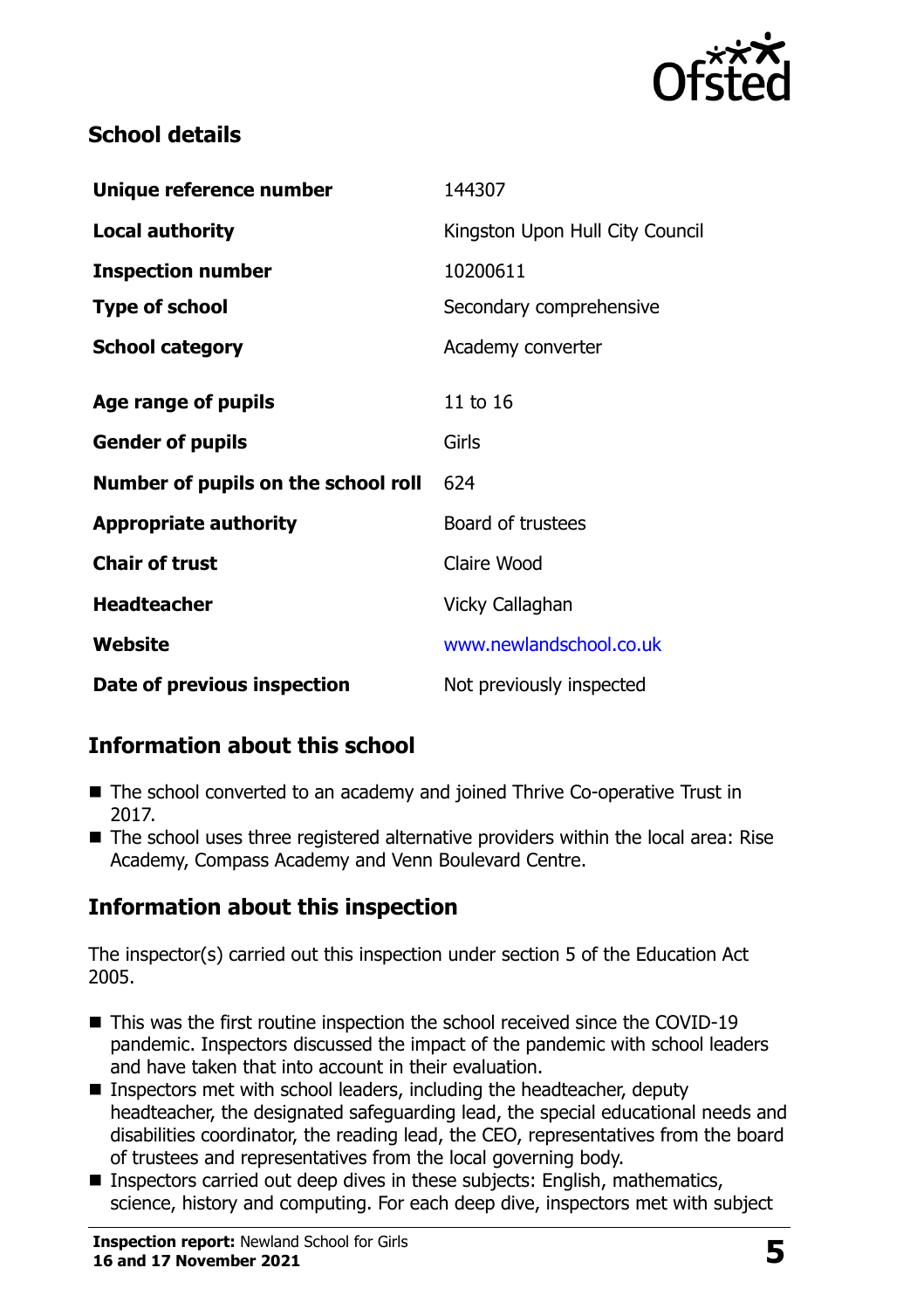

leaders, looked at curriculum plans, visited a sample of lessons, spoke to teachers, spoke to some pupils about their learning and looked at samples of pupils' work.

- Inspectors also looked at curriculum plans and spoke to leaders about some other subjects.
- **Inspectors visited additional lessons to see how pupils with SEND were supported.**
- **Inspectors held two meetings with the designated safeguarding lead. Inspectors** also checked bullying logs, explored case studies and discussed how effectively the school works with external agencies to keep pupils safe.
- **Inspectors spoke with alternative providers by telephone.**
- Inspectors met formally with groups of pupils from Year 9 and Year 11. Inspectors also spoke with pupils informally at breaktimes and lunchtimes.
- Inspectors reviewed a range of documentation, including that relating to safeguarding, behaviour and attendance records, governance documents, school development and self-evaluation plans.
- Inspectors also considered the 48 responses of staff and 84 responses of pupils to Ofsted's online questionnaire. Inspectors also checked the views of the 21 parents who completed Ofsted's online survey, Parent View.

#### **Inspection team**

| Katherine Spurr, lead inspector | Her Majesty's Inspector |
|---------------------------------|-------------------------|
| Matthew West                    | Ofsted Inspector        |
| <b>Tricia Stevens</b>           | Ofsted Inspector        |
| Adam Ryder                      | Ofsted Inspector        |
| Gillian Hemming                 | Ofsted Inspector        |